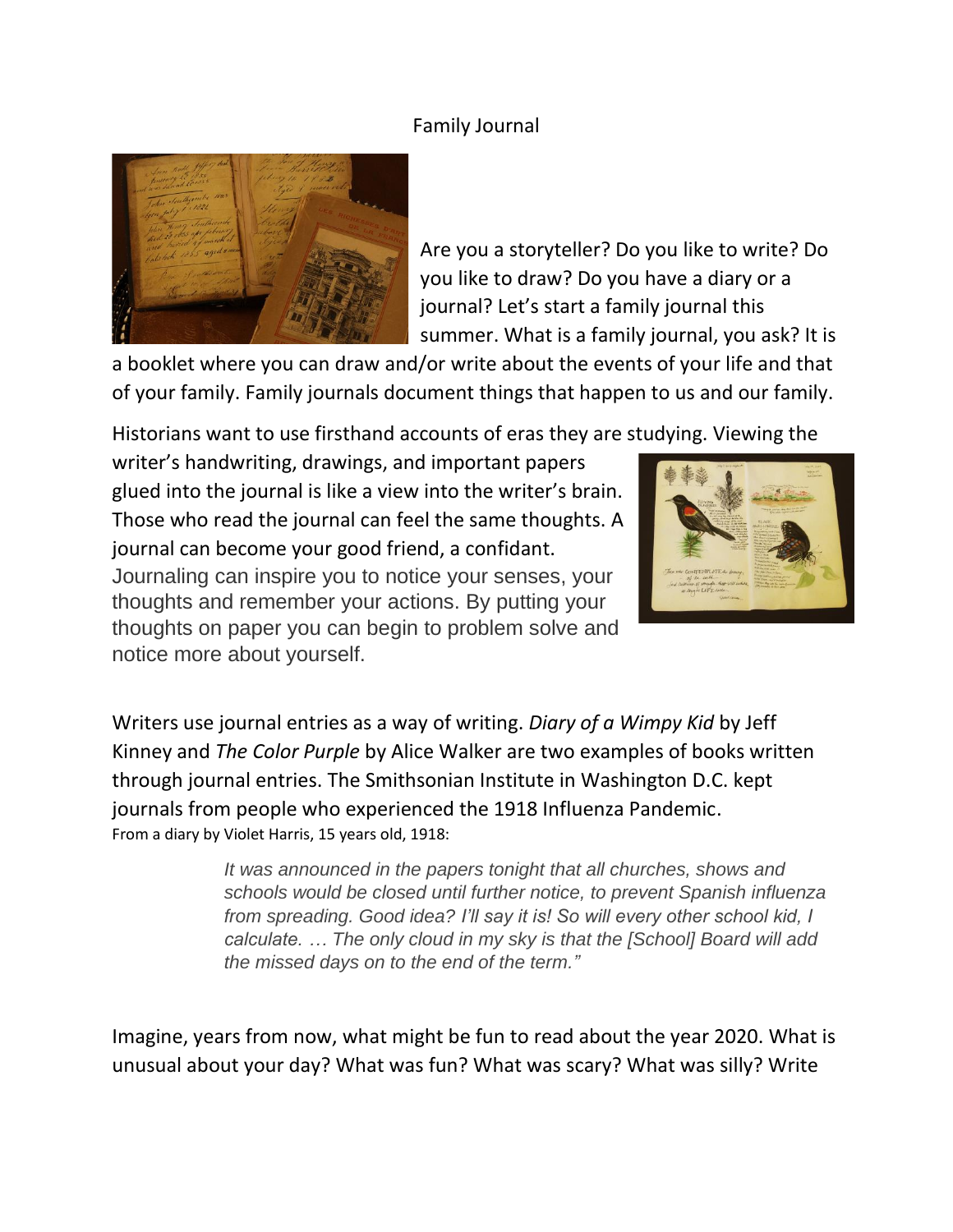these stories in your journal. Interview your parents and tell their stories in the journal, too.

**How to make a handmade book with cardboard, paper, glue and string**  <https://www.wikihow.com/Make-a-Homemade-Book>

- 1. Make a Journal or choose a notebook.
- 2. Talk with your family about what to write about in your journal.
- 3. Find a special spot that will be your writing spot.
- 4. Choose your favorite writing and drawing tools (pens, pencils, or markers). Set them in your special writing spot along with your journal.
- 5. Write, draw, and tell a story about your day. Interview your mother, father, or sibling and write about their experiences.
- 6. Write an entry each day or each week. If you miss some entries, it is okay. Just start again.

## **Journal Entry Writing Prompts.**

These are just starts. You will come up with great stories as you write about your life and that of your family.

- Describe the happiest day of your life.
- Who lives with you? Do you share a bedroom? Where in your house do you play on a rainy day?
- What games have you been playing with friends or family this summer? Why do you like these games? Do you play the games inside or outside? What do you do on a rainy day?
- If you could do anything all day tomorrow what would you do?
- Who or what are you missing during the COVID quarantine?
- Do you have a pet? If not, what pet would you like? How do you care for your pet? Do you go for walks with the pet?
- What is your favorite outdoor spot near your house?
- What is your favorite meal? Who cooks that meal for you?
- Describe the perfect vacation.
- Write about what you love about your family.
- Which room in your house is your favorite, and why?
- What's your favorite school subject? Why?